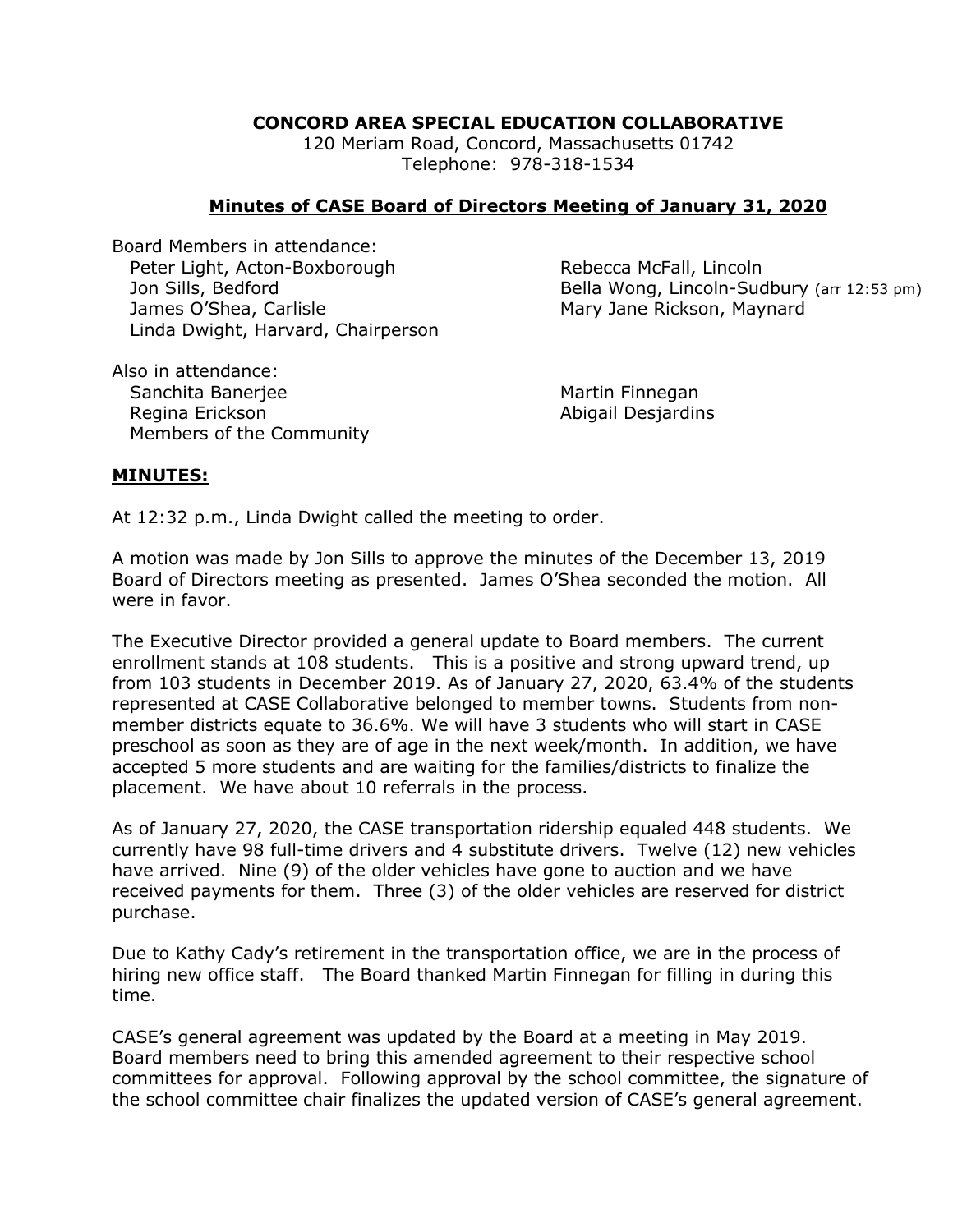We are in the process of collecting the chairs' signatures from all CASE member towns. We have received signatures from 3 member districts so far.

A motion was made by Peter Light to accept the Personnel Report as presented. The motion was seconded by Rebecca McFall. All were in favor. The Treasurer's Report was also included in the packet.

As discussed at the December 13, 2019 Board of Directors Meeting, the FY'19 audited Cumulative Surplus exceeded the 25% DESE allowed amount by \$470,109. Board members will let the Executive Director know if they would to apply their credit this year or next year.

A motion was made by Jon Sills to approve the allocation of \$220,354.15 to the FY'21 Transportation Budget. Peter Light seconded the motion. All were in favor.

A motion was made by Jon Sills to approve the refund or credit of \$220,331.00 to the member school committees as determined by total payments made to the collaborative on a percentage basis during the fiscal year when the surplus was generated. Peter Light seconded the motion. All were in favor.

The Executive Director updated the Board on the Student Opportunity Act. Jay Sullivan, DESE's Associate Commissioner for School Finance and District Support Center met with representatives of Massachusetts Organization of Education Collaboratives (MOEC) where he presented the new Student Opportunity Act for transportation cost reimbursement for students in out-of-district settings. DESE has scheduled a meeting for February 28, 2020 at 10:00 AM at ACCEPT Collaborative for school district administrators - business and special education administrators by collaborative regions to discuss this new act. In the meantime, CASE is working on a plan to support districts in this process, with the information that you will need to make these claims.

The Executive Director presented a Powerpoint presentation on the Proposed FY'21 CASE Transportation Budget – First Reading. As included in the packet, the FY'21 Transportation Budget is being proposed at \$6,342,508. The Proposed FY'21 Transportation Assessments is being proposed at \$6,122,154. There was a lengthy discussion among Board members regarding the budget versus assessments, and how the surplus and funds from other sources are given back to the districts to reduce their assessments.

A district has requested that the CASE Board certifies that Sanchita Banerjee is the duly elected/appointed Executive Director of the collaborative for Signing Authority for CASE Tuition Contracts. Therefore, a motion was made by Rebecca McFall to certify that Sanchita Banerjee is the duly elected/appointed Executive Director of the collaborative and that the Executive Director is authorized to execute contracts in the name and on behalf of the collaborative, and such execution of any contract shall be valid and binding on the collaborative. Bella Wong seconded the motion. All were in favor.